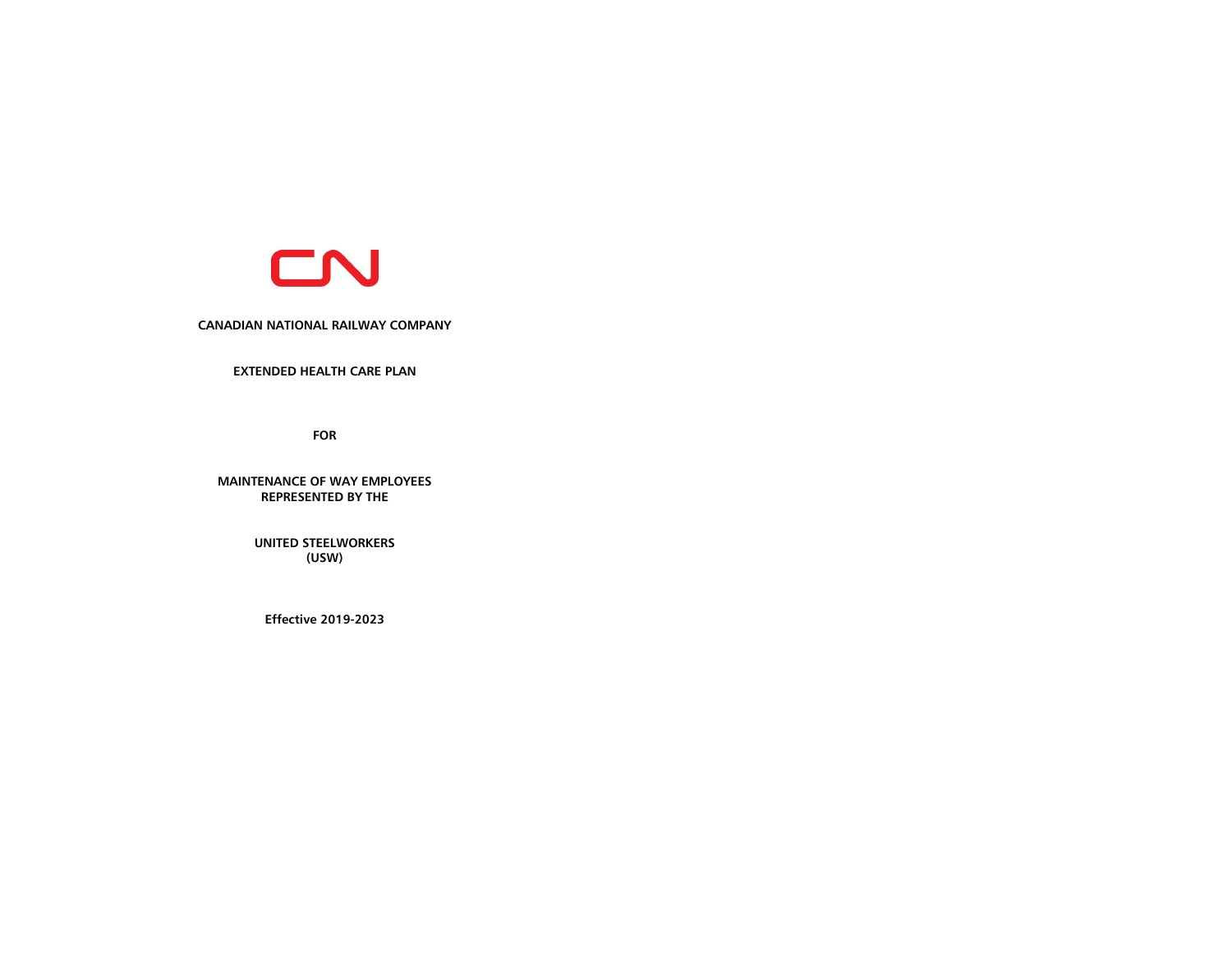# **FOREWORD**

This booklet explains the **Extended Health Care (EHC) Plan for railway employees represented by the United Steelworkers (USW) in Canada and their dependents,** put in place as the result of negotiations between CN and your labour unions.

The cost of the Extended Health Care Plan is currently paid by the Company and provides a wide range of medical benefits. It is administered by Green Shield Canada for all EHC coverage.

What follows is a summary of the main features of the Plan. While every effort has been made to ensure that this booklet is accurate, the Plan contract "CNR-" is the governing document

The program is also intended to comply with all federal and provincial laws. In the event of any conflict, the terms of any applicable laws will govern.

Please read this booklet carefully and keep it as a reference. If any other information is required, contact the Benefits Administration Group at 1- 800-363-6060 and follow the instructions.

NOTE: The Extended Health Care Plan for employees represented by a bargaining agent in Canada conforms to minimum requirements under applicable legislation.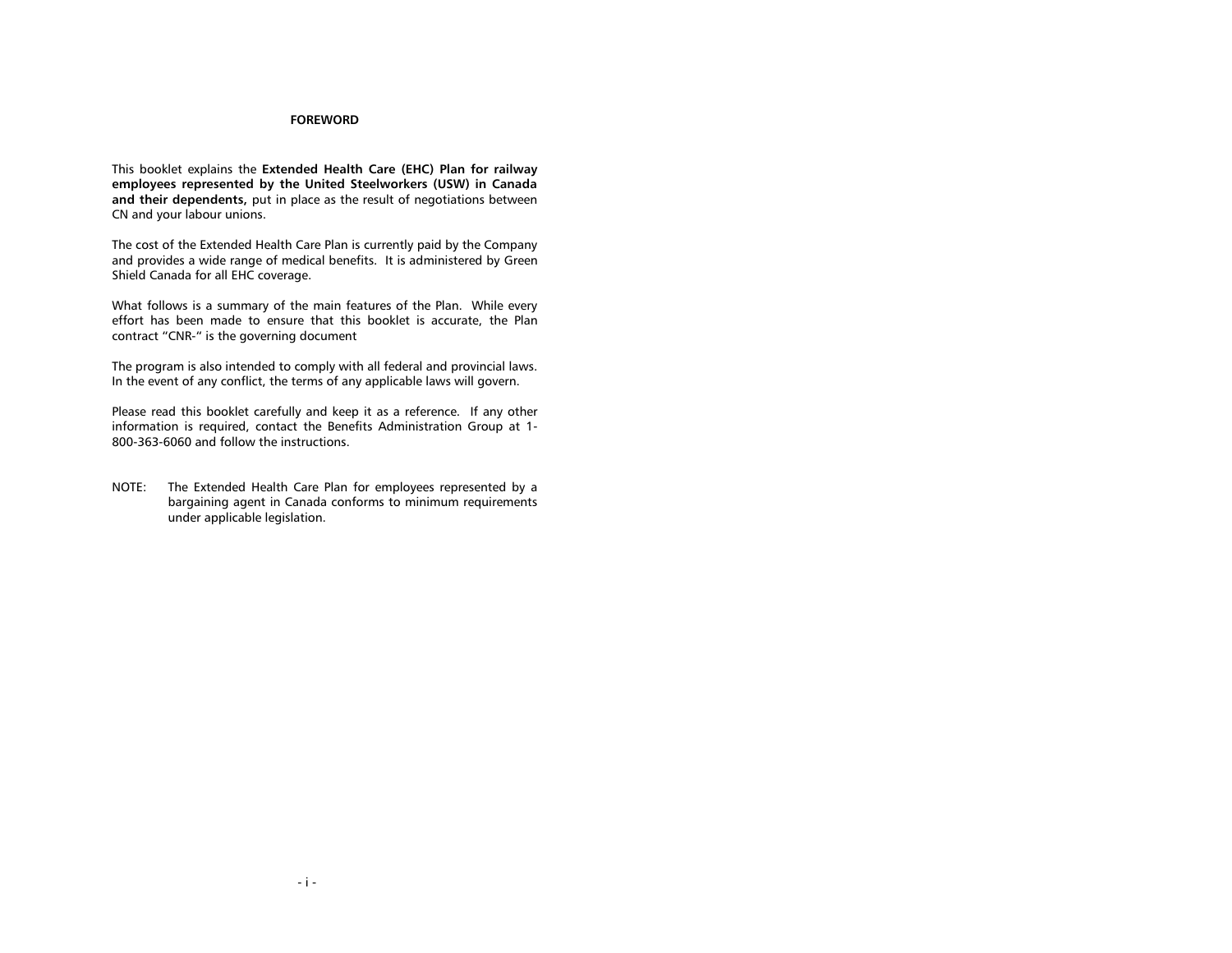# **TABLE OF CONTENTS**

Page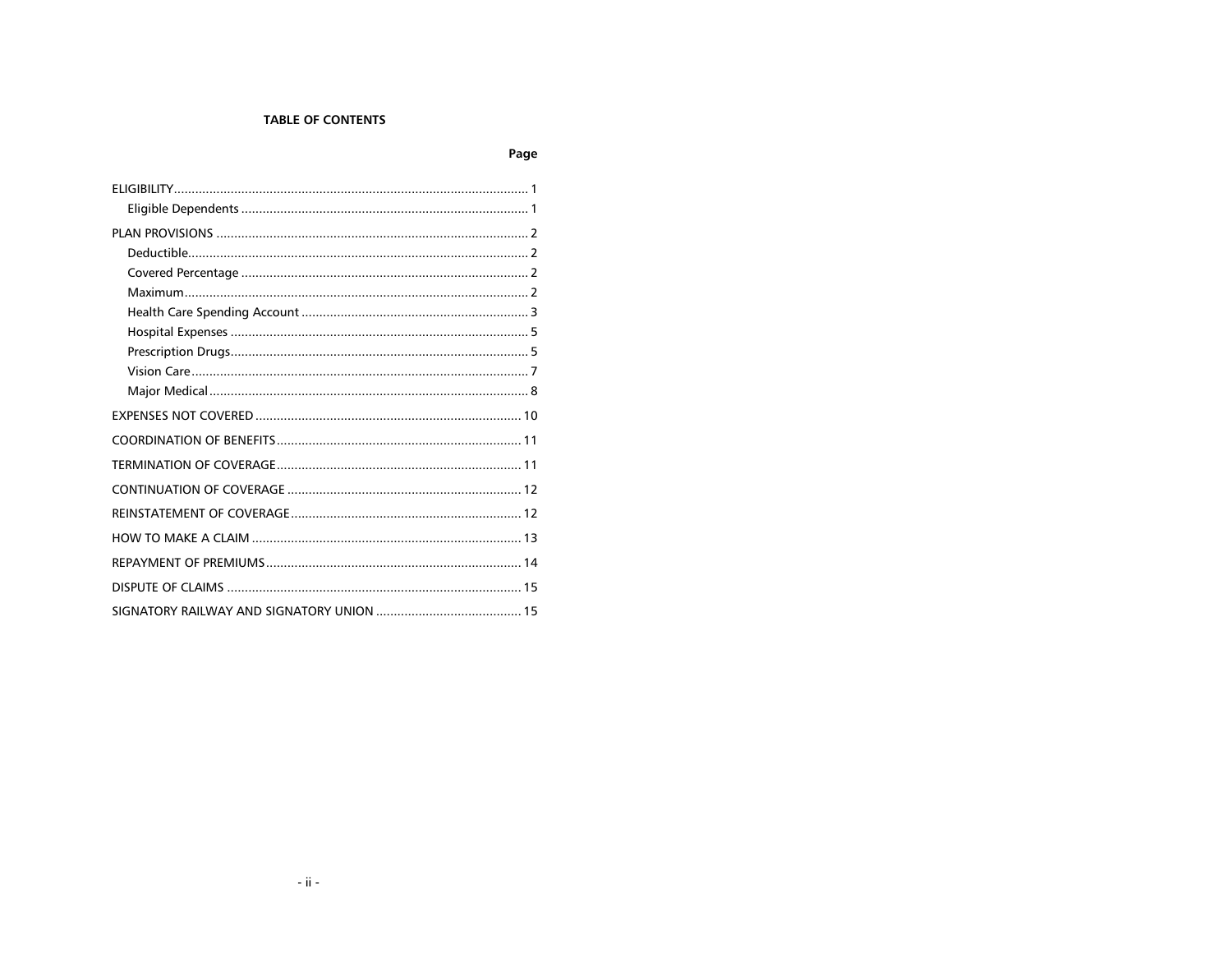#### **ELIGIBILITY**

<span id="page-3-0"></span>You and your eligible dependents are covered on the first day of employment.

Once you have established your eligibility under the Plan, you remain covered during each month in which you have compensated service until coverage terminates as explained in the "Termination of Coverage" section of this booklet.

Once you are eligible, enrolment in the Plan is automatic.

## <span id="page-3-1"></span>**Eligible Dependents**

The following members of your family are considered eligible dependents:

- your spouse (if you and your spouse are separated, your spouse must be supported by you in order to be considered eligible);
- your unmarried children (including your spouse's children and children from a previous marriage), dependent on you for financial support, and who are:
	- under age 21 and living with you or your eligible spouse (or shared custody);
	- under age 25 (under age 26 if a resident of Quebec), if registered as a full-time college or university student in an educational institution recognized under the Income Tax Act (Canada). A child who work less than 15 hours a week is also considered entirely dependent on the employee for financial support;
	- handicapped before age 21, continue to qualify as long as the children
		- $\triangleright$  are incapable of self-support because of a physical or mental disability
		- $\triangleright$  depend on you for financial support and maintenance, and
		- $\triangleright$  remain unmarried
- **NOTE 1:** "Spouse" means
- (i) The person who is legally married to the employee and who is residing with or supported by the employee; or
- (ii) if there is no legally married spouse that is eligible, the person, with whom the employee has been cohabiting for at least one year (sooner if a child is born of their union), and both are free to marry; or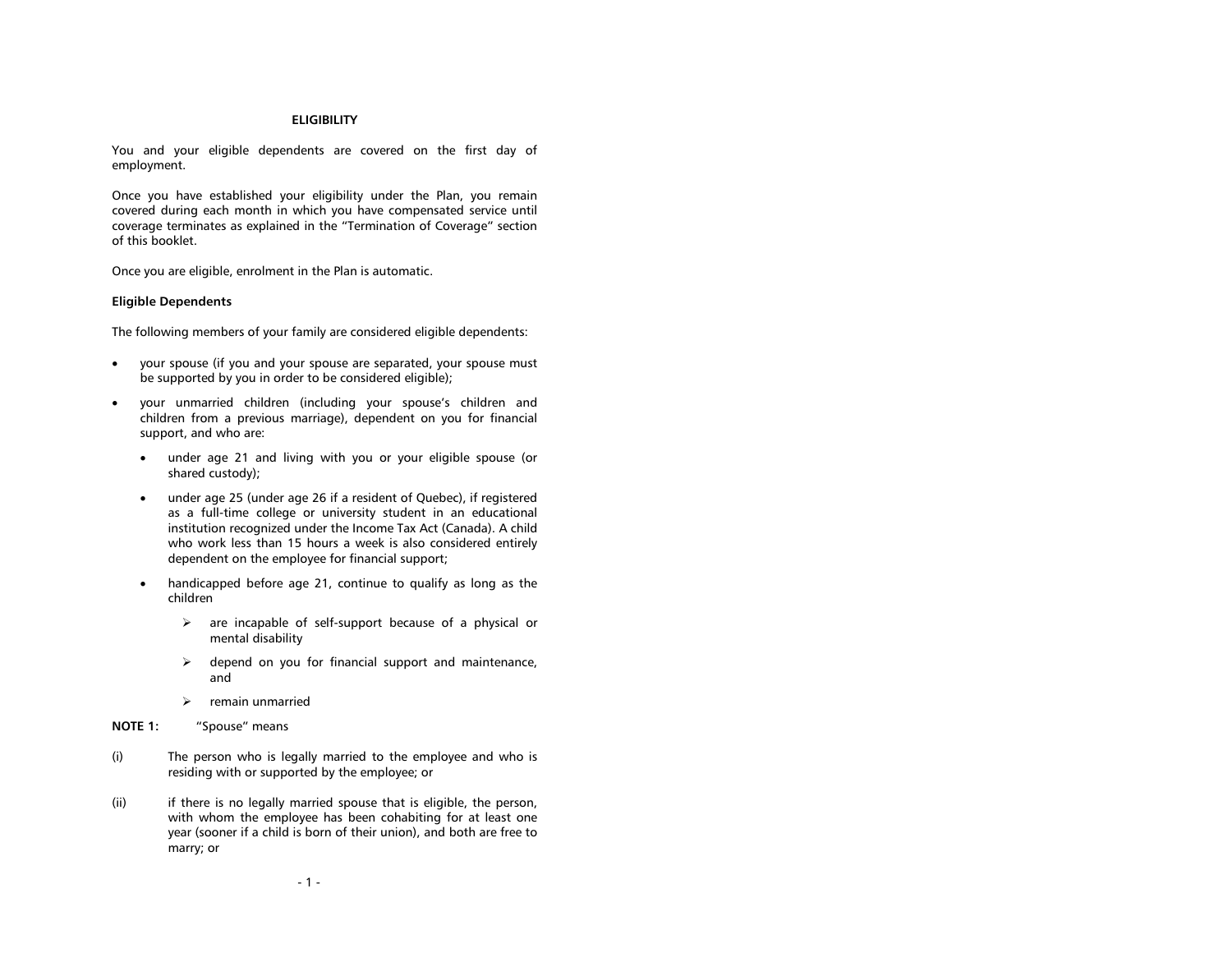- (iii) the person, with whom the employee has been cohabiting for at least three years (sooner if a child is born of their union) if one or the other is, by law, prohibited from marrying by reason of a previous marriage.
- **NOTE 2:** The spouse of a CN employee who is covered under this plan as an employee can be designated as a dependent of the employee for Extended Health Care coverage if such spouse loses his or her own coverage.

#### **PLAN PROVISIONS**

<span id="page-4-0"></span>The Plan provides you and eligible dependents with financial assistance for medically necessary health care expenses not covered by your provincial or territorial hospital and Medicare plans.

# <span id="page-4-1"></span>**Deductible**

After an annual deductible of \$25 per family has been paid, the Plan reimburses eligible hospital, medical and vision care expenses.

This deductible is the amount of eligible expenses you pay each year before the Plan begins to reimburse you.

The deductible does not apply to hospital or prescription drugs expenses in your province of residence.

# <span id="page-4-2"></span>**Covered Percentage**

The Plan reimburses 100% of eligible hospital expenses in your province of residence and 80% of the eligible expenses you incur in excess of the annual deductible for major medical, prescription drugs and vision care, subject to applicable maximum eligible expenses or reimbursements.

For Quebec residents, the reimbursement level is increased to 100% once the out-of-pocket maximum for prescription drug expenses has been reached per adult, per year.

#### <span id="page-4-3"></span>**Maximum**

The lifetime maximum that can be reimbursed to you or any of your eligible dependents is \$75,000. For drugs only, this provision is not applicable to Quebec residents.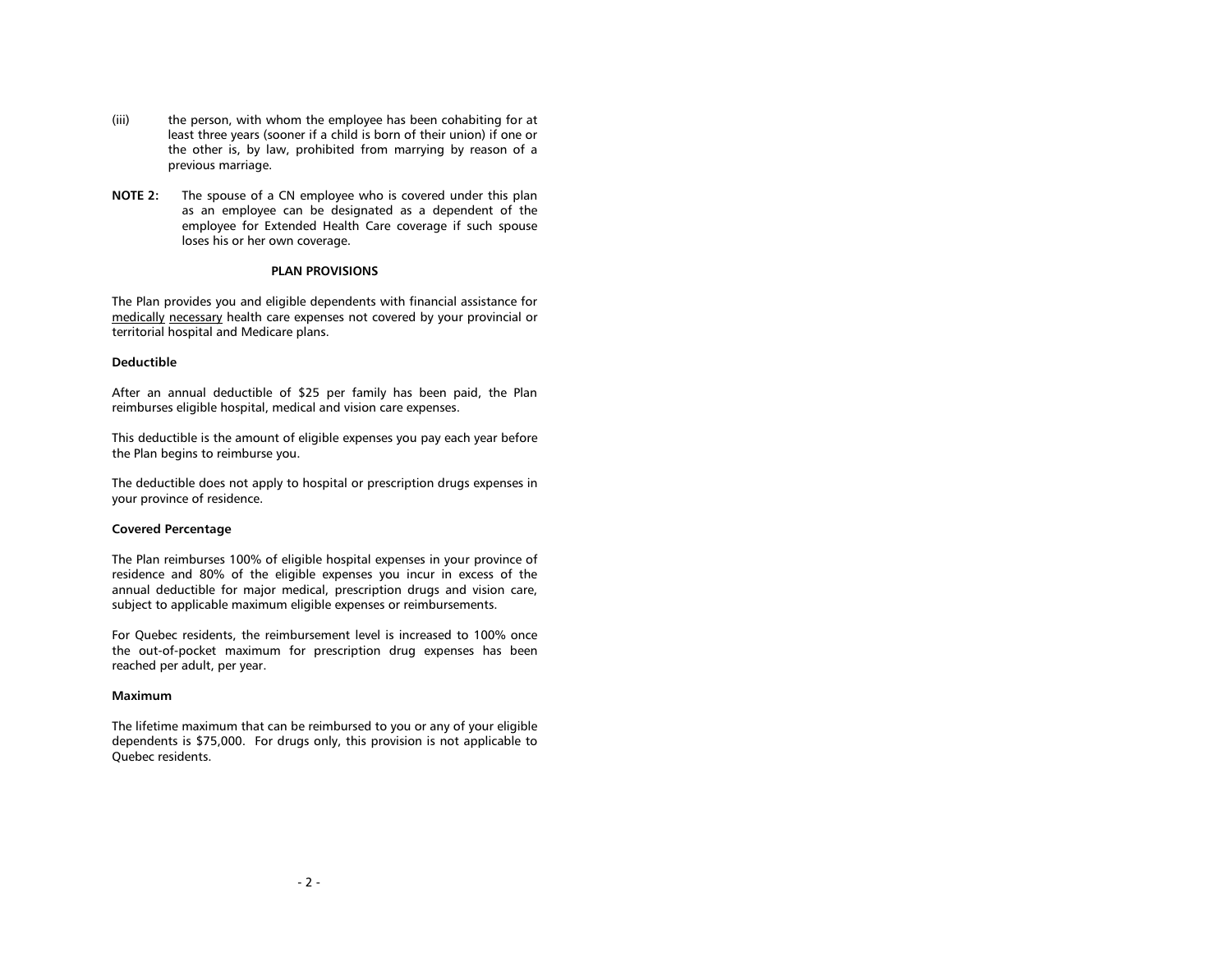#### <span id="page-5-0"></span>**Health Care Spending Account**

#### HCSA employer contribution

A Health Care Spending Account will be created for each active employee.

A monthly fixed amount of \$25.00 will be allocated to the HCSA of each eligible employee (as described below), providing that the employee has achieved at least 11 days of CCS in that calendar month. For employees who become eligible after ratification of the parties' agreement, the employer contribution will begin the first day of the month following their eligibility.

The HCSA plan will be effective on the first day of the month following the date of ratification of the parties' agreement and will end December 31, 2023.

Administration fees related to the HCSA will be paid for by the Company. Provincial Retail Sales Taxes, where applicable, will be charged to the employee's HCSA.

The HCSA is and will be subject to the rules of the Income Tax Act. Should any provision of the HCSA be found in violation of any applicable federal law or regulation, then only that part, or those parts, that is in violation will be null and void.

#### Eligibility conditions

An active employee shall be an eligible employee for the HCSA benefit if he/she is active on or subsequent to the first day of the month following ratification. Employees on leave of absence (authorized or unauthorized), will not be eligible to the HCSA, with the exception of the following:

- a) Employees who are in receipt of short and long-term disability benefits under CN plans or under provincial government programs;
- b) Employees who are in receipt of a disability benefit from a provincial entity providing Workers' Compensation benefits;
- c) Employees on maternity leave, parental leave, compassionate care leave, or caring for critically ill children as defined by Employment Insurance or Quebec Parental Insurance Plan.

Employees covered by exceptions a) and b) will not accrue benefits while on leave but will be able to use accumulated amounts. If an employee meets the eligibility conditions stated above, he/she will be able to use the amount accumulated in his/her HCSA, even if he/she is no longer accruing benefits.

The accrual and usage of benefits under the HCSA will be suspended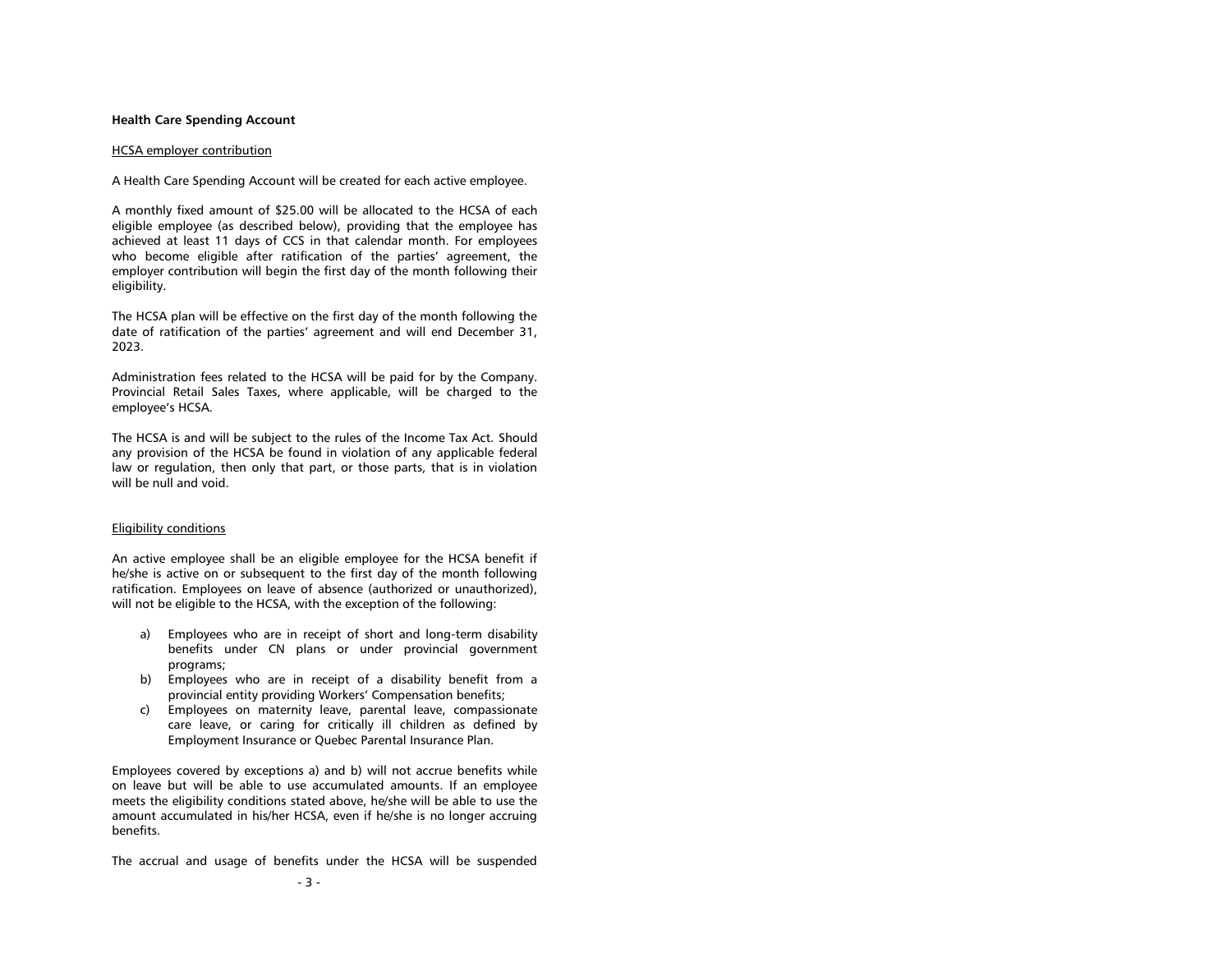immediately upon a layoff\*, suspension\*, strike\* or lockout\*, as well as upon an employee's leave of absence\*, subject to the exceptions listed above.

\* Benefits accrual and usage will be reinstated upon return to work.

The accrual and usage of benefits under the HCSA will be terminated and outstanding balance forfeited immediately upon an employee's termination (voluntary or involuntary), death or retirement (including disability pension).

# Carry-forward rule

In accordance with the Canada Revenue Agency rules, unused amounts at the end of a calendar year can be carried forward to the following calendar year only. For clarity, amounts unused by then will be forfeited.

The fixed monthly amounts will be made from the first month following ratification and shall continue until December 31, 2023. Unused amounts allocated in 2022 may be carried forward into 2023.

## Eligible Medical and Dental Expenses

The list of eligible expenses are defined under the Income Tax Act. These medical and dental expenses for you and your eligible dependents could be reimbursed under your HCSA.

Your HCSA is non-taxable under the federal Income Tax Act, provided it covers only certain specified eligible expenses.

Here is a partial list:

- Medical and dental expenses, or portion of expenses, not reimbursed due to the application of a deductible under your group plan.
- $\triangleright$  The portion of eligible medical and dental expenses that you must pay due to a reimbursement percentage other than 100%, or a maximum reimbursement amount under your group plan.
- $\triangleright$  Eye exams, eyeglasses or contact lenses.
- $\triangleright$  Full-time services of medical attendants.
- $\triangleright$  Acquisition of special equipment for a visually impaired person.

Please refer to the income tax return guides for a more complete list of the medical and dental expenses that you can claim under your HCSA. You can also visit the Canada Revenue Agency and the Ministère du Revenu du Québec Web sites.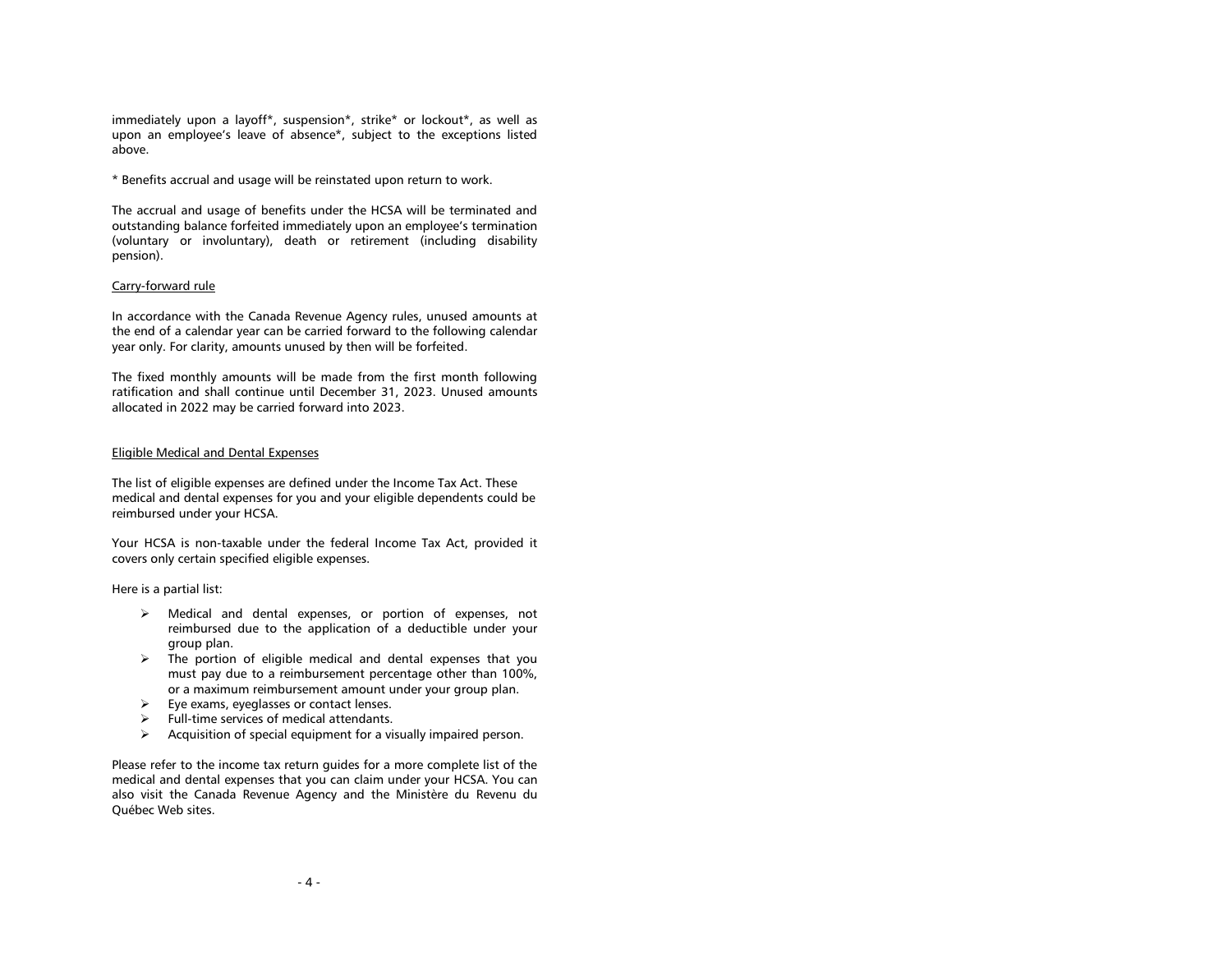#### <span id="page-7-0"></span>**Hospital Expenses**

# In your province of residence, the Plan provides reimbursement of:

- $\geq$  100% of the charges for the average cost of a semi-private room that exceeds the amount paid by the government plan. There is no limit on the duration of the hospital stay;
- $\triangleright$  Out-patient services in a hospital.

# Outside your province of residence, the Plan reimburses:

- $\geq$  80% of the charges, in excess of the deductible, that exceed the amount covered by the provincial government plan, for the following services in case of emergency for up to 180 days per calendar year:
	- $\triangleright$  semi-private hospital room;
	- $\triangleright$  hospital out-patient services.

Outside Canada, for emergency medical treatment of illness or injury sustained while travelling outside of Canada, the Plan reimburses:

- $\geq$  80% of the charges, in excess of the deductible, that exceed the amount covered by the provincial government plan, for the following services in case of an emergency for up to 180 days per calendar year:
	- $\triangleright$  semi-private hospital room;
	- $\triangleright$  other hospital services;
	- $\triangleright$  hospital out-patient services.

A hospital is defined as a legally-operated institution primarily engaged in providing diagnostic, medical and surgical facilities for the care and treatment of sick and injured persons on an in-patient basis and that provides such facilities under the supervision of a staff of doctors with a 24-hour-a-day nursing service by registered nurses.

Under this definition, none of the following is considered a hospital:

- $\triangleright$  a home for the aged;
- $\triangleright$  a rest home or nursing home;
- $\geq$  an institution providing psychiatric care;
- $\triangleright$  an institution for the treatment of substance abuse.

# <span id="page-7-1"></span>**Prescription Drugs**

If you live in a province where the provincial government provides a prescription drug plan, benefits under the Company Plan will be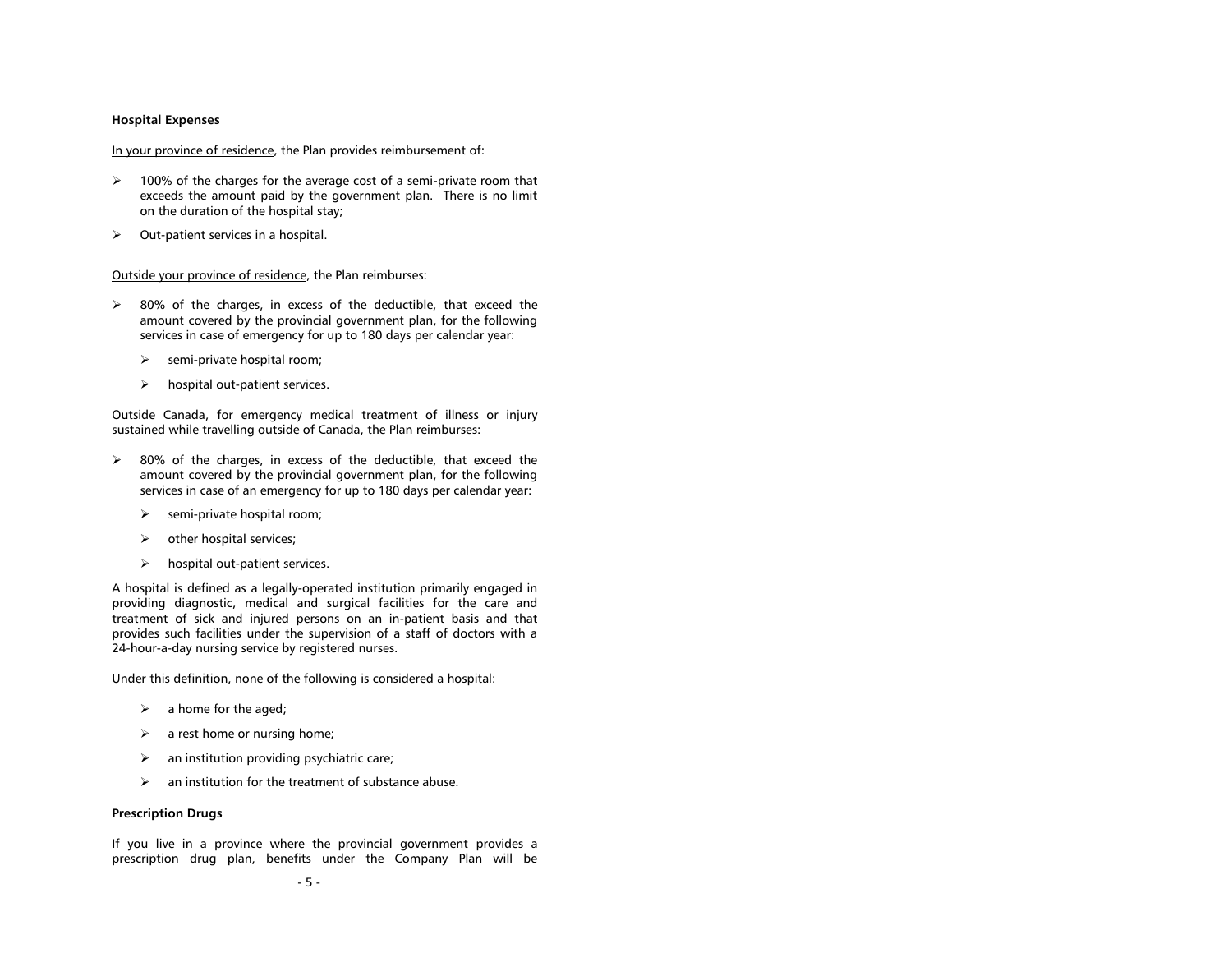coordinated with the government plan.

You have a drug card with Green Shield Canada (GSC) which can be used for the purchase of prescription drugs. Present your Green Shield drug card to your pharmacist, and after you pay any applicable amount (coinsurance), they may bill GSC directly.

When you use your GSC drug card to pick up a prescription at the pharmacy, you will only have to pay 20% of the eligible drug cost and a \$3.00 charge for each prescription filled. The remainder of the cost will be reimbursed by GSC directly to the pharmacy.

If your provider does not accept a drug card, you will have to pay for your prescription drugs and then complete and file a paper claim with Green Shield Canada. Please note that the pharmacist may charge you more than the negotiated price. In such circumstances, the Extended Health Care Plan will reimburse you only the eligible amount under the drug card.

### Mandatory Generic Substitution

If an interchangeable generic version of the drug is available, the plan will reimburse 80%, after a \$3.00 charge per prescription at the price of the lower cost generic drug unless the physician indicates no substitution on the prescription.

#### Quantity Management

To reduce waste associated with first time prescriptions, the Plan will limit coverage to a 30-day supply for new (first time) prescriptions and to a 10 day supply for new (first time) prescriptions for high cost drugs and opioids.

If a maintenance drug\* is found to be appropriate after the initial fill (first time prescription), employees will be required to purchase 3-month supplies for maintenance drugs in order to reduce dispensing fees.

*\*Maintenance Drugs:* Drugs that are used to treat chronic or lifelong conditions such as cholesterol, diabetes, hypertension and cardiovascular conditions are typically referred to as "maintenance drugs". Drugs that are used to treat a one time or short term therapy condition are called "acute drugs".

#### Utilization Management

Coverage for certain types of drugs is subject to prior authorization and/or step therapy. Step therapy is required by the insurer to ensure appropriate use or the use of the most cost-effective drug for the employee's therapy prior to moving on to more expensive drugs.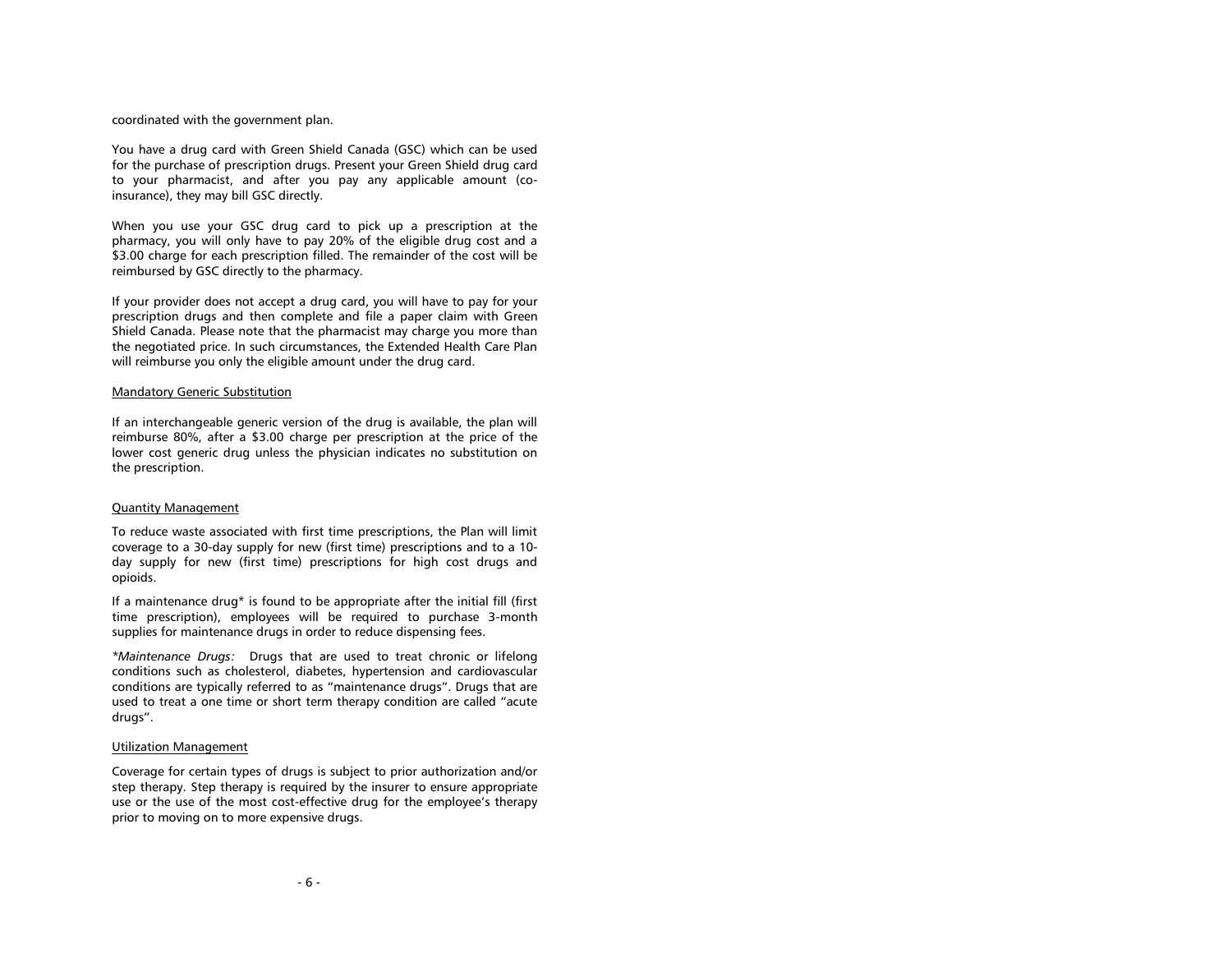#### Covered expenses:

- $\triangleright$  Drugs, serums and vaccines available only by prescription when prescribed by a physician or dentist for the treatment of an illness and dispensed by a licensed pharmacist;
- $\triangleright$  Diabetic supplies;
- $\triangleright$  Supplies for the treatment of parkinsonism and cystic fibrosis;
- $\triangleright$  Colostomy supplies.
- > Oral contraceptives.
- $\triangleright$  Smoking cessation drugs, including nicotine substitutes, when prescribed by a physician.

For Quebec employees and their eligible dependents, any conditions under this plan that do not meet the requirements under the Quebec drug insurance plan are automatically adjusted to meet those requirements.

#### Expenses not covered:

Payment is not made for:

- $\triangleright$  Drugs that can be purchased without a prescription, such as: patent and proprietary medicines, cough and cold medicines, baby foods and formula, minerals, vitamins, health foods and collagen treatments;
- > Growth hormones;
- $\triangleright$  Any charge for the administration of serums, vaccines and injectable drugs;
- $\triangleright$  Anti-obesity treatments including drugs, proteins and dietary or food supplements, whether or not prescribed for medical reasons.

# <span id="page-9-0"></span>**Vision Care**

#### Covered expenses:

- $\triangleright$  Services of an ophthalmologist or a licensed optometrist, where not covered by Medicare, up to a maximum amount payable of \$25 per person in any two consecutive calendar years;
- Charges for contact lenses or eyeglasses (including frames, shatterproof lenses and sunglasses) and their replacement.

Supplies must be prescribed in writing by an ophthalmologist or a licensed optometrist and dispensed by such specialists or by a qualified optician.

One claim in any 12 month period for a person under age 18 or in any 24 month period for any other person up to a maximum reimbursement of \$250.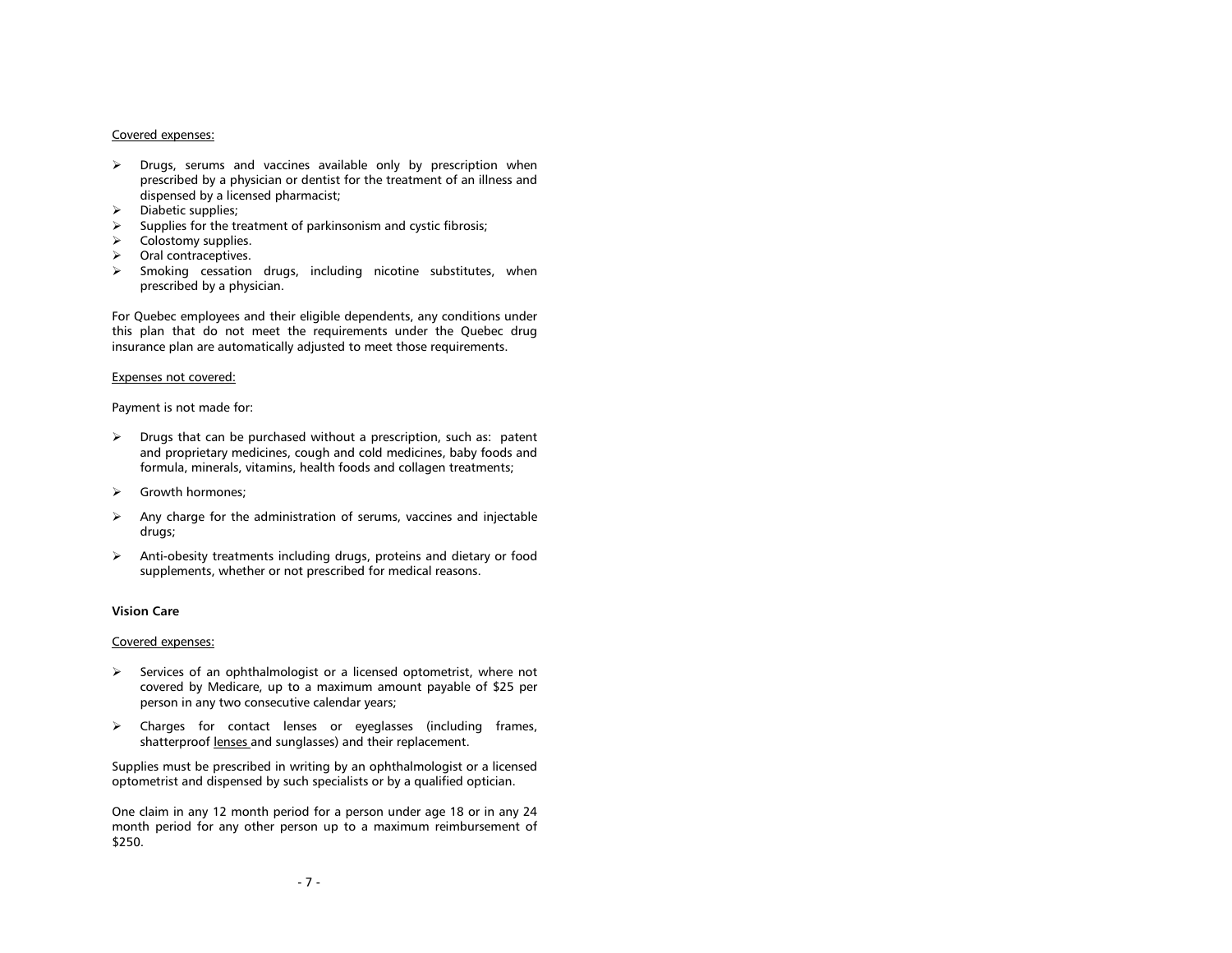## Expenses not covered:

Payment is not made for any device worn for the purpose of eye protection only, and not for vision correction.

# <span id="page-10-0"></span>**Major Medical**

#### Covered expenses:

> Ambulance:

Professional ambulance services not reimbursed by your government health plan for local transportation, including inter-hospital transfers to and from the nearest hospital able to provide essential care, when recommended by a physician as medically necessary. This includes, in case of emergency, air ambulance service or any other vehicle normally used for public transportation.

 $\triangleright$  Private Duty Nurse:

Services of a private duty registered nurse or a registered nursing assistant, other than a close relative, in the patient's home, when medically required. Prior approval must be obtained from Green Shield. Lifetime maximum of \$10,000 per person.

> Laboratory Tests:

Charges for laboratory tests done in a commercial laboratory for diagnosis of an illness, but excluding any tests performed in a pharmacy. Maximum of \$500.00 per person in each calendar year.

 $\triangleright$  Physiotherapist and Chiropractor:

Care provided by a licensed physiotherapist or a licensed chiropractor are covered under the same maximum amount payable, for a combined maximum of \$2,000 per person in each calendar year (effective March 1, 2019).

Psychologist and psychotherapist:

Effective March 1, 2019, care provided by a licensed psychologist or licensed psychotherapist are covered under the same maximum amount payable, for a combined maximum of \$500 per person in each calendar year.

> Accidental Dental:

Dental treatment required for the repair of damage to natural teeth resulting from an accidental blow to the mouth that occurs while the person is covered under the Plan. Treatment must be approved in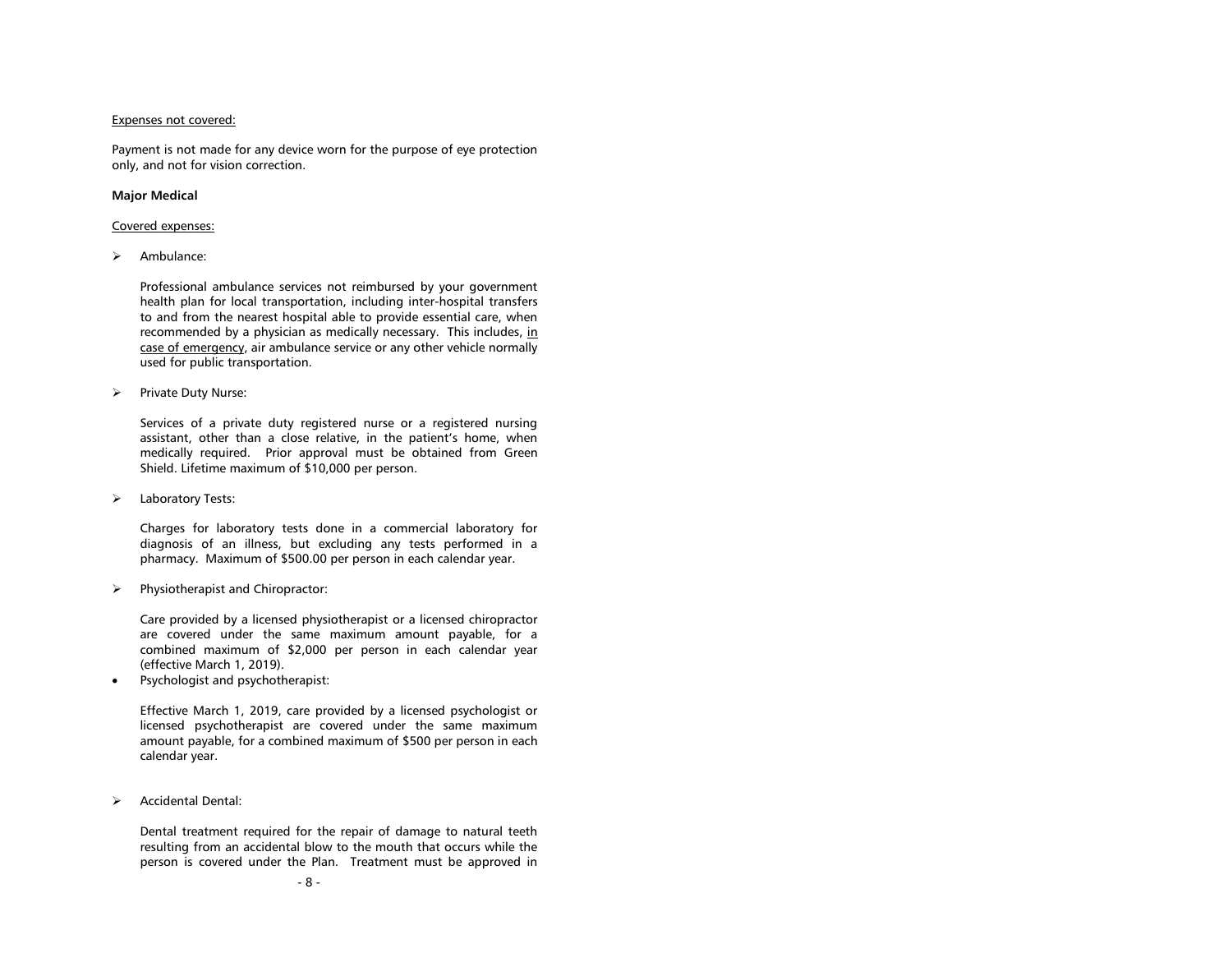advance by Green Shield and provided within six months of the accident.

 $\triangleright$  Durable Equipment:

Rental or, if the Company so chooses, purchase of a wheelchair, hospital bed, iron lung or other similar equipment for therapeutic use. Prior approval must be obtained by Green Shield.

 $\triangleright$  Hearing Aids:

Hearing aids, not covered by Workers' Compensation, when prescribed in writing by an otolaryngologist. The maximum amount payable is \$300 per person, or \$500 for children (age below 18), in any five consecutive calendar years.

> Orthopaedic Shoes:

Orthopaedic shoes, when prescribed by a doctor, limited to one pair per person in each calendar year.

 $\triangleright$  Support Stockings:

Elastic support stockings prescribed by a doctor, up to a maximum amount of \$50 per person in each calendar year.

> Mammary Prostheses:

Mammary prostheses required as a result of surgery when ordered or provided by a Doctor, up to a maximum amount of \$200 per person in each calendar year.

> Doctor's Fees:

Charges for the services of a doctor for emergency medical treatment while you are outside your province of residence.

 $\triangleright$  Prosthetic Appliances:

Artificial limbs and eyes, including replacements when medically necessary.

 $\triangleright$  Supplies:

Casts, splints, trusses, braces or crutches.

 $\triangleright$  Transfusions:

Oxygen, plasma and blood transfusions and their administration.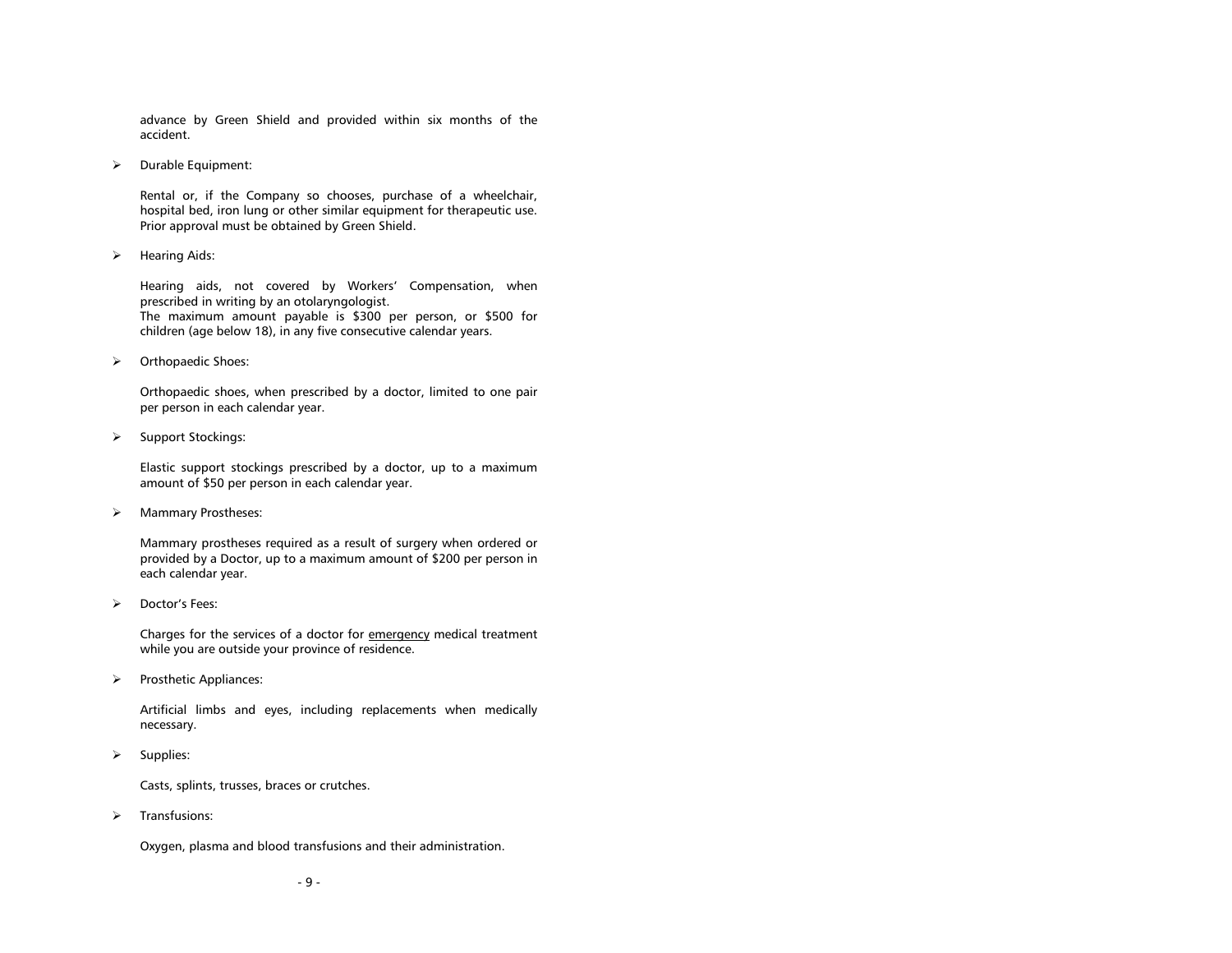$\triangleright$  X-Rays:

Diagnostic and X-ray services.

Convalescent Hospital:

Charges for convalescent hospital confinement in your province or territory of residence. Such confinement must be ordered by a physician, be preceded by at least five consecutive days of hospital confinement, commence within 14 days of that hospital confinement and be for rehabilitation and not primarily for custodial care. The maximum amount payable will be \$20 per day for each period of disability for a maximum of 120 days of confinement.

A convalescent hospital is a legally operated institution which is entitled to a daily allowance under the hospital plan of the province where it is located.

#### **EXPENSES NOT COVERED**

<span id="page-12-0"></span>Payment is not made for:

- $\triangleright$  The difference in cost between a semi-private and a private hospital room.
- > Treatment by osteopaths, podiatrists and speech therapists.Orthopaedic mattresses, exercise equipment, air conditioning or air-purifying equipment, and whirlpools.
- $\triangleright$  Charges for experimental services and treatment, and those attributed to the application of new processes or treatment not yet in current use.
- $\triangleright$  Any expenses in excess of the reasonable and customary charges in the locality where the service is rendered.
- $\triangleright$  Injury you sustain while working for pay or profit other than with CN.
- $\triangleright$  Injury your eligible dependent sustain while he or she is working for pay or profit.
- Any portion of medical expenses covered under Workers' Compensation or similar program.
- $\triangleright$  Services to which you or your eligible dependents are entitled without charge, or for which there would be no charge if you were not covered by this EHC Plan.
- $\triangleright$  Services or portions of services, provided under governmentsponsored programs.
- $\triangleright$  A service covered by a government-sponsored program which is suspended.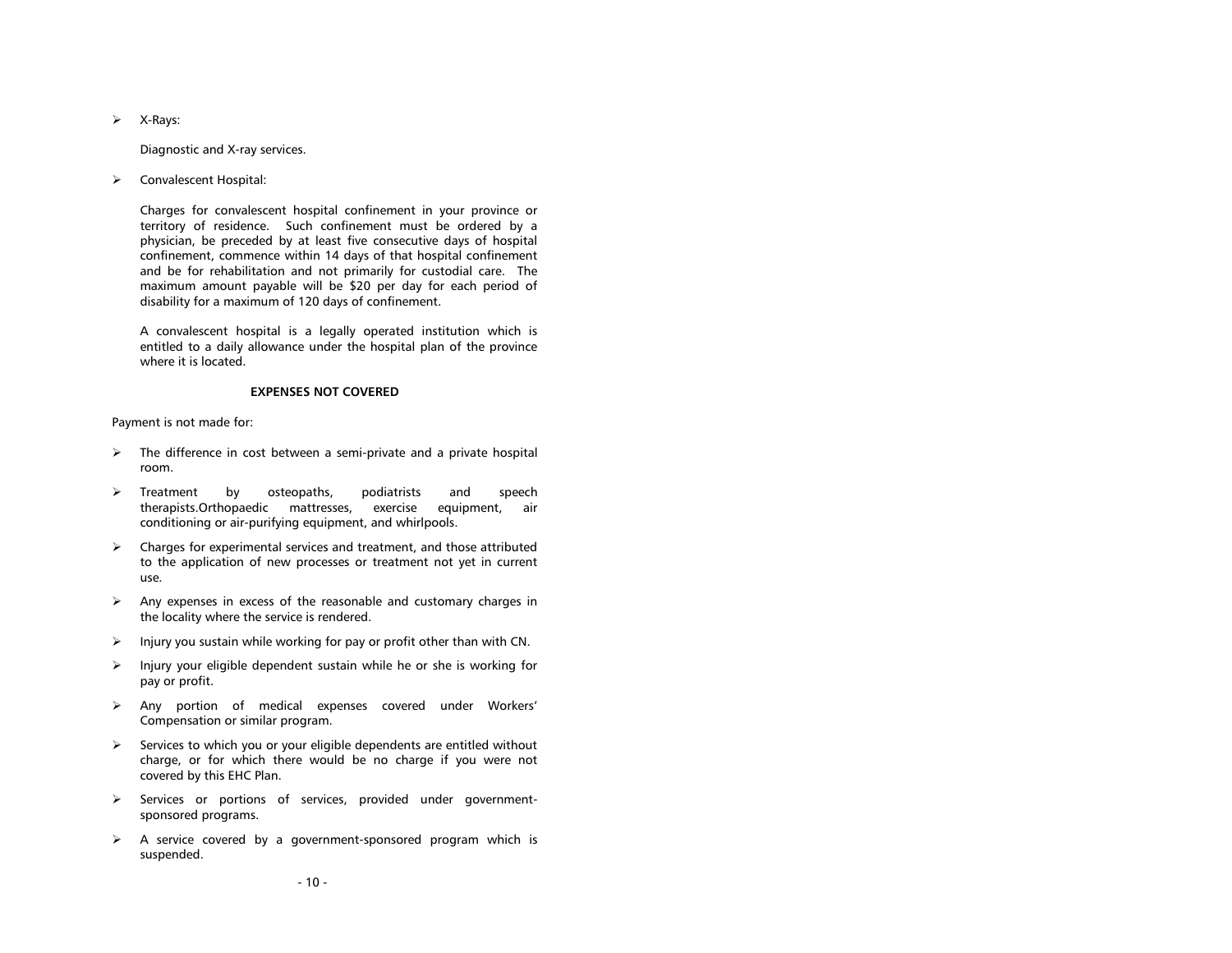#### **COORDINATION OF BENEFITS**

<span id="page-13-0"></span>If you and your spouse are covered for extended health under more than one plan, your benefits under this plan will be coordinated with the other plan so that you may be reimbursed up to 100% of the eligible expense incurred. The combined benefits from the two plans cannot exceed the expenses actually incurred. They are coordinated as follows:

- $\triangleright$  Expenses incurred by your spouse are reimbursed first by your spouse's plan and then by the CN Extended Health Care Plan, if a balance remains.
- $\triangleright$  Expenses incurred for eligible children are first reimbursed by the plan of the parent whose birthday falls earliest in the year.

#### **TERMINATION OF COVERAGE**

<span id="page-13-1"></span>Your coverage and coverage for your dependents under the Extended Health Care Plan terminates as follows:

In the case of:

- (1) **resignation or dismissal**, on the date the employment relationship ends;
- (2) **retirement**, at the end of the month in which you retire under the pension plan rules;
- (3) **lay-off, suspension or leave of absence without pay** (except as indicated in the next section entitled" Continuation of Coverage")**,** at the end of the month in which the event occurs;
- (4) **strike or lock-out**, on the last day worked (for Quebec residents, plus 30 days for drugs only)

Coverage for dependents ends on the date your coverage ends (except in case of **death**, at the end of the month in which you die) or on the date the dependent ceases to meet the eligibility criteria outlined in the "Eligibility" section of this booklet.

If you are transferred out of a bargaining unit covered by this Plan into another position in the Company, where the Plan does not apply, your coverage terminates on the last day of the month in which you work in the bargaining unit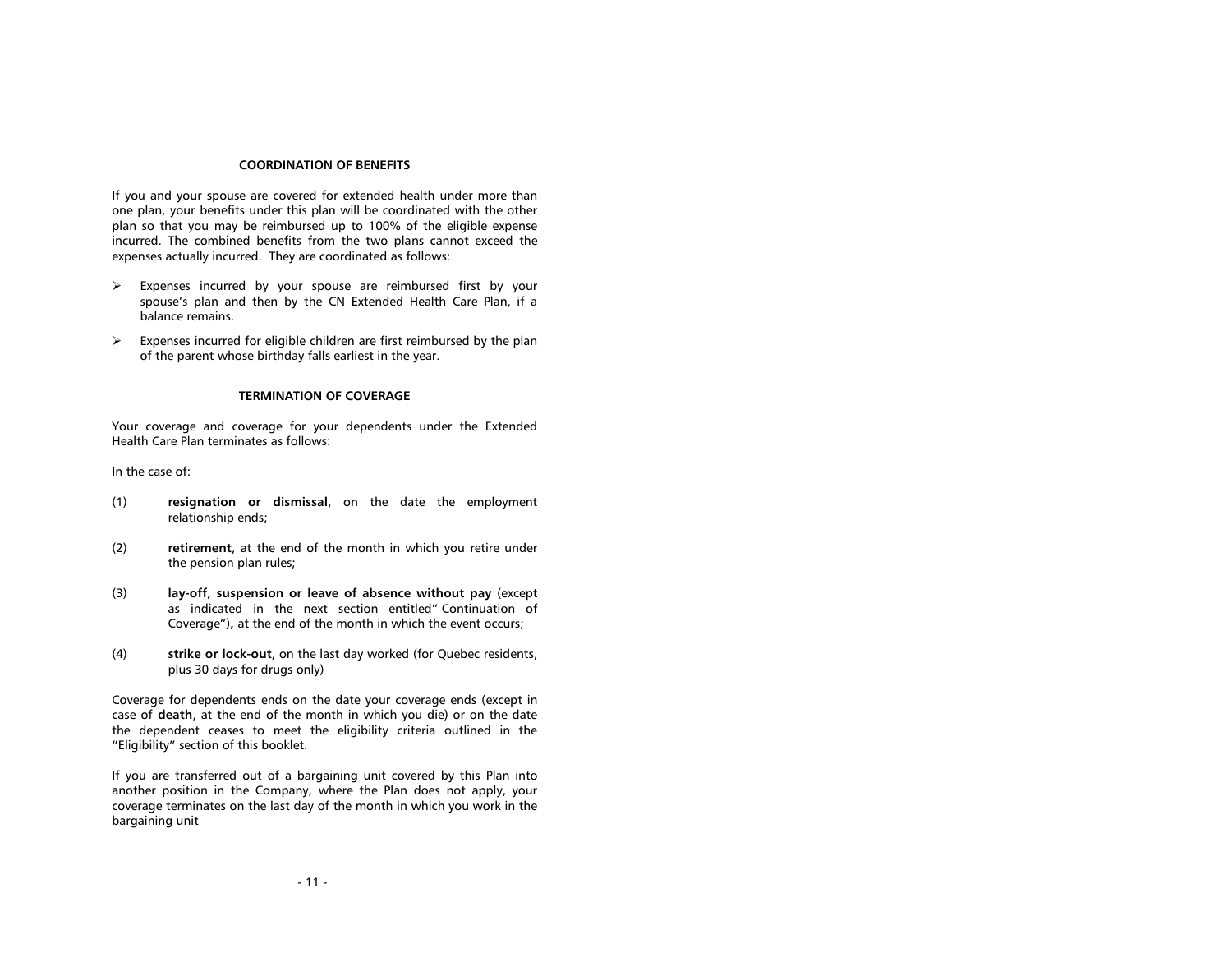## **CONTINUATION OF COVERAGE**

- <span id="page-14-0"></span>1) In cases of leave of absence due to disability covered by Workers' Compensation authority, your coverage will be maintained by CN, at no cost to you, for the entire period during which you are receiving Workers' Compensation benefits and undergoing treatment and rehabilitation at the expense of a Workers' Compensation authority, but not beyond the end of the month in which you are age 65.
- 2) In cases of leave of absence due to disability, illness or injury, not covered by Workers' Compensation, coverage will be maintained by CN, at no cost to you, for the duration of the leave from the end of the month in which the disability occurs, provided you are receiving Short-Term Disability benefits or Employment Insurance Sickness Benefits. If you are in receipt of long-term disability (LTD) benefits payments, continuation of medical coverage will be maintained by CN, at no cost to you, during the first five years of receiving LTD benefits payments, after which your coverage will be terminated.
- 3) In cases of a maternity, parental or compassionate care leave, your coverage will be continued at no cost to you for the duration of the leave.
- 4) In case of layoff or in any of the above cases, an employee who continues on leave of absence after eligibility terminates may maintain coverage by signing and returning the Premium Repayment Agreement form to CN within the required time frame. This option expires after a 12-month period following the end of the month in which leave of absence began.
- **Note:** See details on premium repayment outlined in the section "Repayment of Premiums" of this booklet.

#### **REINSTATEMENT OF COVERAGE**

<span id="page-14-1"></span>You are automatically covered from the date you return to active work if your coverage has been terminated while you were on leave of absence, on strike, lock-out, suspended or dismissed but reinstated.

If you are laid off and your coverage terminates, you will be covered automatically from the first day of the month in which you return to active work.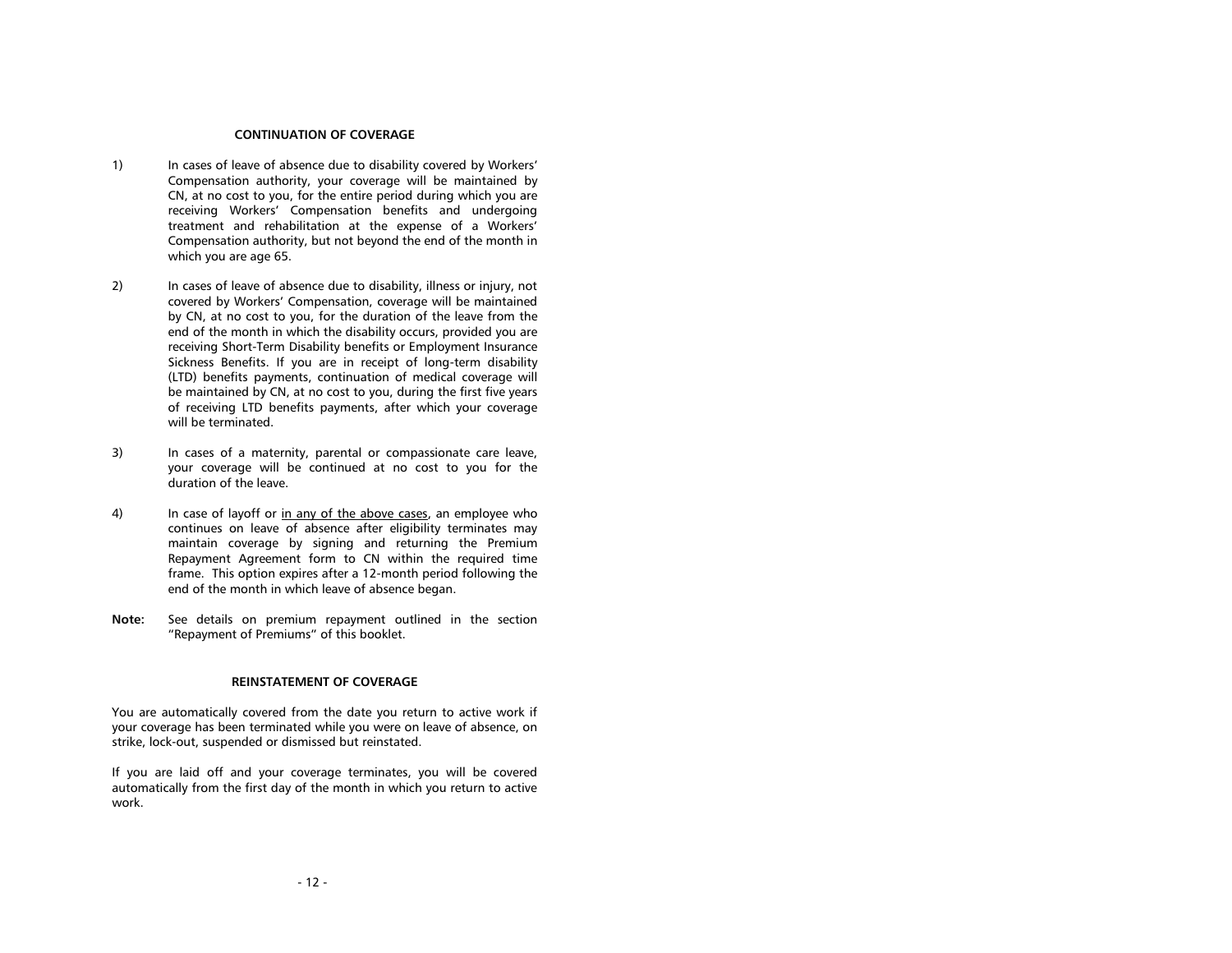#### **HOW TO MAKE A CLAIM**

<span id="page-15-0"></span>When you wish to file a claim:

#### A. For Hospital Benefits:

- 1. Tell the hospital admitting staff that Green Shield administers your Plan under Contract number "CNR-". Also, tell them your ID number (CN PIN).
- 2. The hospital may send the claim directly to Green Shield or bill you directly.
	- a) If the hospital sends the claim directly to Green Shield, you will receive a statement showing the amounts charged and the amounts reimbursed by the insurer. Please verify that the charges listed are for services actually rendered.
	- b) If the hospital is unable or unwilling to send the bill directly to Green Shield, you are to make a claim to the insurer by following the procedures in section "B" below.
- B. For all Extended Health, Vision Care and Prescription drugs expenses:
	- 1. Obtain the claim form from CN's ePortal or your administrative office.
	- 2. Complete all applicable sections on the claim form, attaching all applicable receipts.
	- 3. Send the completed form to the appropriate Green Shield office address as indicated at the bottom of the form.

If you would like more information about the mailing of your claim, please contact them toll-free at 1-888-711-1119.

C. Health Care Spending Account (HCSA)

Obtain the Green Shield general or HCSA claim form from CN's ePortal and send it to the address indicated at the bottom of the form.

- a) If you want to coordinate your EHC expenses with your HCSA, please indicate your intention by checking the box under the fifth question in Section 2 of the general claim form
- b) If you want to use your HCSA to be reimbursed for all other types of expenses (including dental), please complete the HCSA form

Note that your account balance can also be obtained at any time on Green Shield website once you have registered yourself on-line.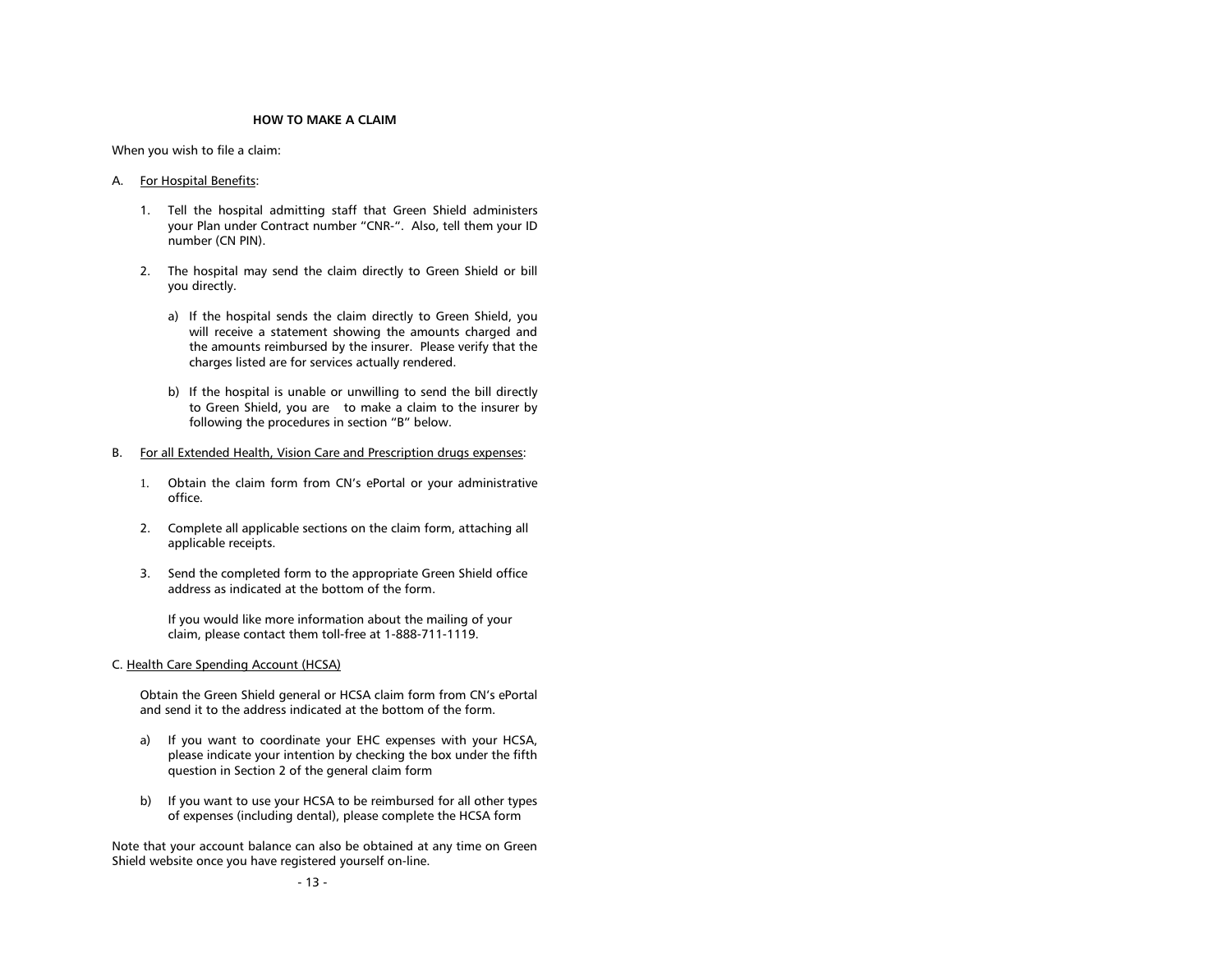For additional claim forms you may call Green Shield free of charge at 1- 888-711-1119.

**NOTE: Green Shield Canada MUST receive your claim no later than 90 days after the end of the calendar year during which you incur the expenses.**

You should make a claim only after you have accumulated receipts for eligible expenses totalling in excess of the deductible amount for the year.

**Reimbursement of expenses** for prescription drugs, vision care and major medical benefits will be sent directly to you or by direct deposit.

**Reimbursement of hospital expenses** will be made directly to the hospital or to you, depending upon the arrangements you have made with the hospital.

To benefit from direct deposit or other plan member services, you must register yourself on Green Shield website [\(www.greenshield.ca\)](http://www.greenshield.ca/) for all EHC expenses.

For information on medical expenses or prescription drug coverage, contact Green Shield Canada at 1-888-711-1119.

# **Prompt Handling of your Claim**

Did you answer every question on the claim form? Did you, the employee, sign and date the claim form? Did you attach all original receipts?

If you did, you will help Green Shield Canada to review your claim quickly and to process any reimbursement due to you.

# **REPAYMENT OF PREMIUMS**

<span id="page-16-0"></span>If you are laid off or if you take a leave of absence during which the Company does not maintain your coverage in force without payment of premium, you may keep your coverage in force by signing and returning the *Premium Repayment Agreement* form within the required time limit which is available in the circular *Benefits Coverage during a Leave of Absence.* 

You can obtain a copy of this circular by contacting the Workforce Management group at 1-800-220-2745 or through CN's ePortal.